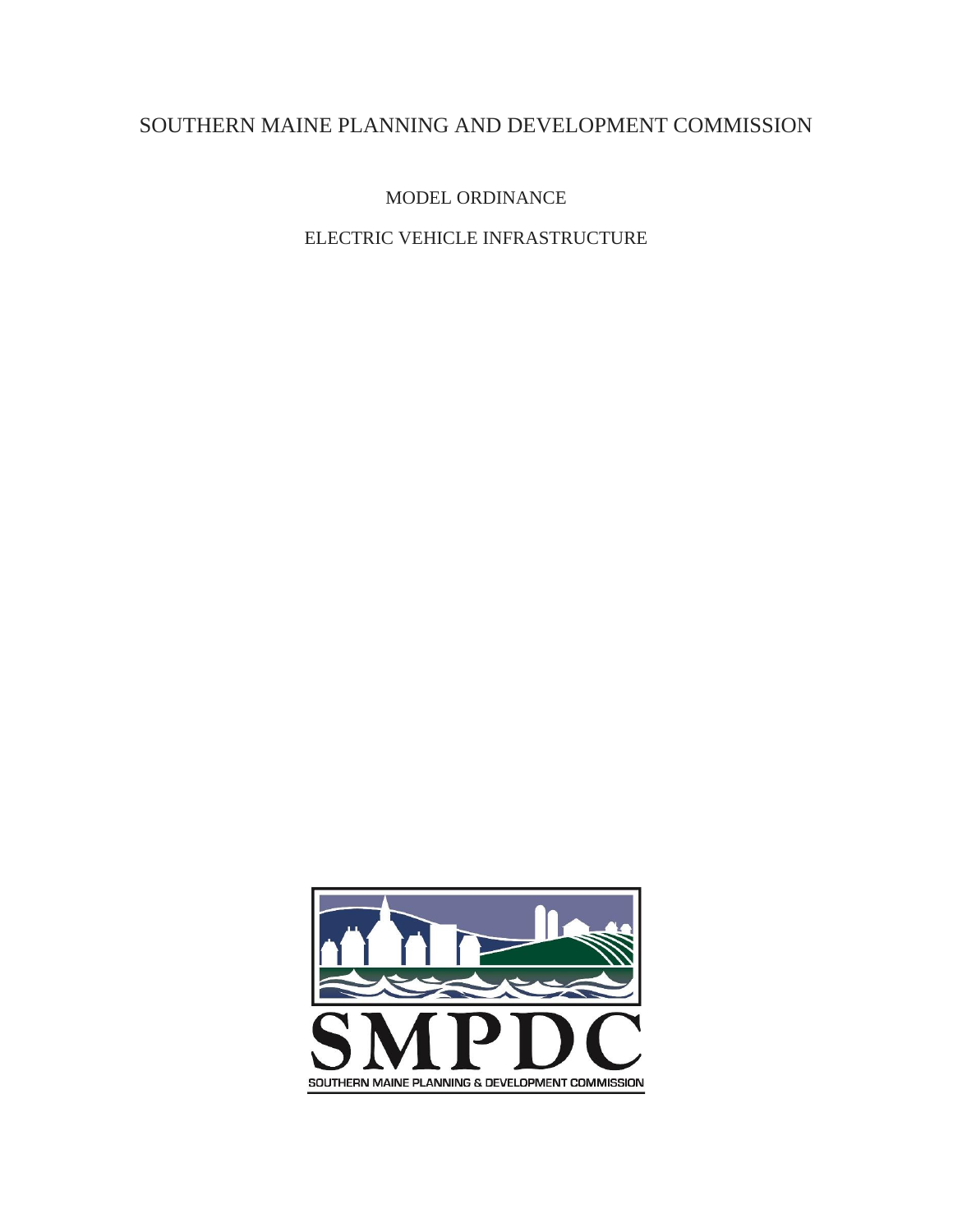Chapter/Article \_\_\_\_\_\_\_\_\_

# ELECTRIC VEHICLE INFRASTRUCTURE

### **1. Authority**

- 1.1. This ordinance shall be titled "(MUNICIPALITY) Electric Vehicle Infrastructure Ordinance" and is enacted pursuant of the provisions of M.R.S.A. Title 30-A, Chapter 141 §3001 - §3003 and Chapter 187 §4351.
- 1.2. The Planning Board of the (MUNICIPALITY), hereinafter called the Board, shall administer these regulations for new and redeveloped parking facilities.

## **2. Purpose**

2.1. The purpose of this ordinance is to facilitate and encourage the use of electric vehicles, to expedite the establishment of a convenient, cost-effective electric vehicle infrastructure, and to establish minimum requirements for such infrastructure to serve both long-term and short-term parking needs.

# **3. Definitions**

*Accessible electric vehicle charging station* means an electric vehicle charging station where the battery charging station is located within accessible reach of a barrier-free access aisle and the electric vehicle.

*Battery charging station* means an electrical component, assembly or cluster of component assemblies designed specifically to charge batteries within electric vehicles.

*Battery electric vehicle* means any vehicle that operates exclusively on electrical energy from an off-board source that is stored in the vehicle's batteries and produces zero tailpipe emissions or pollution when stationary or operating.

*Charging levels* means the standardized indicators of electrical force, or voltage, at which an electric vehicle's battery is recharged. The terms 1, 2, and DC are the most common charging levels, and include the following specifications:

> • Level 1 provides charging through a 120 volt (V), alternating-current (AC) plug. Level 1 is considered as slow charging. Level 1 charging equipment is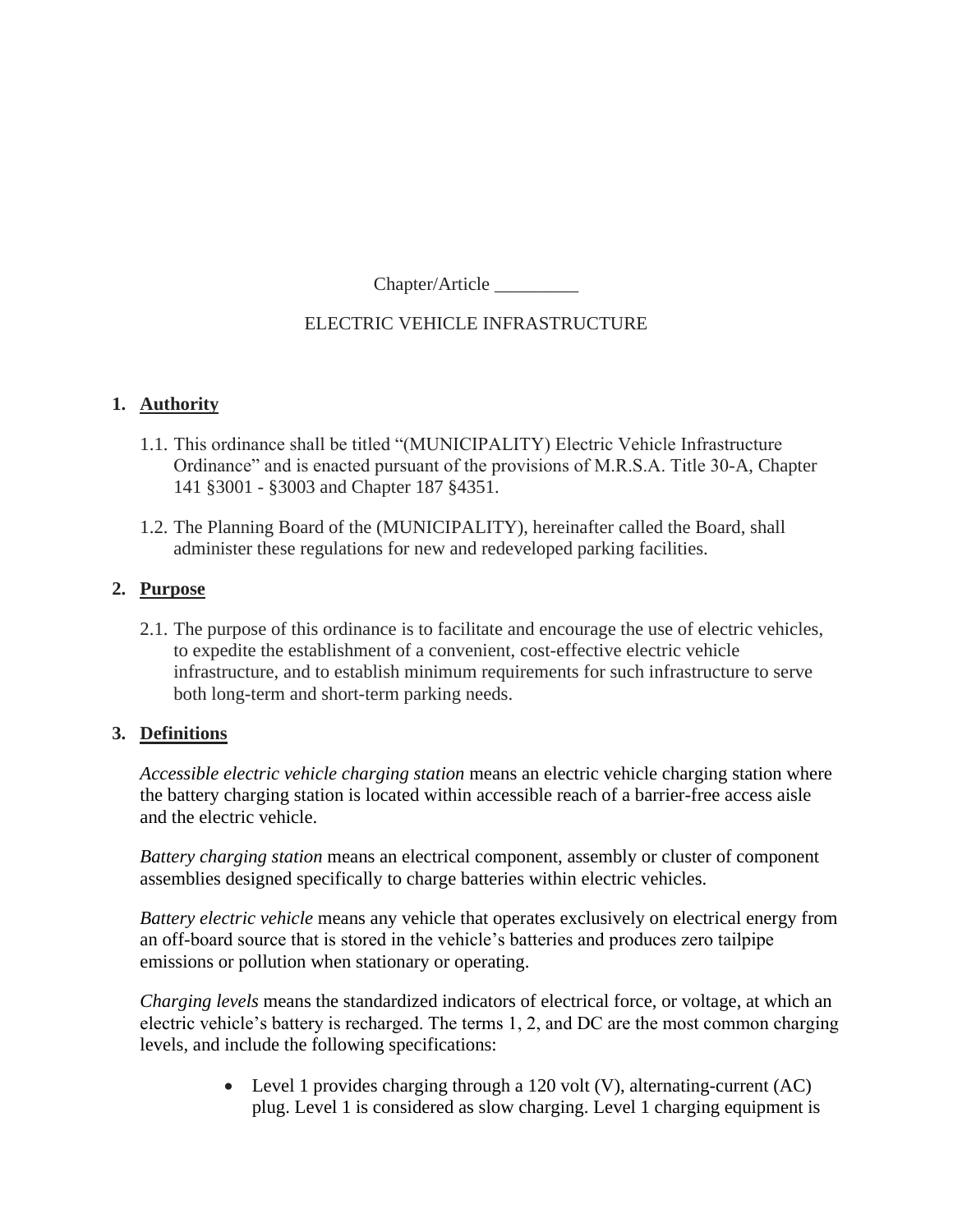standard on vehicles and therefore does not require the installation of charging equipment. The most common place for Level 1 charging is at the vehicle owner's home and is typically conducted overnight.

- Level 2 charging is through a 240V, AC plug and requires installation of home charging or public charging equipment. These units require a dedicated 40 amp circuit. Level 2 chargers are commonly found in residential settings, public parking areas, places of employment and commercial settings.
- Level 3 charging is through a 480V, direct-current (DC) plug. Due to their high cost and extremely high power draw, Level 3 chargers are typically found in commercial or industrial locations rather than residential.

*Electric vehicle* means a vehicle that operates, either partially or exclusively, on electrical energy from the electrical grid, or an off-grid source, that is stored on board for motive purposes. "Electric vehicle" includes:

- Battery electric vehicle
- Plug-in hybrid electric vehicle

*Electric vehicle charging station (EVCS)* means a public or private parking space that is served by battery charging station equipment that has as its primary purpose the transfer of electric energy (by conductive or inductive means) to a battery or other energy storage device in an electric vehicle.

*Electric vehicle charging station – private restricted use* means an electric vehicle charging station that is:

- Privately owned and restricted access (e.g., single-family home, executive parking, designated employee parking, assigned parking at multi-family residential buildings); or
- Publicly owned and restricted (e.g., fleet parking with no access to the general public).

*Electric vehicle charging station – public use* means an electric vehicle charging station that is:

- Publicly owned and publicly available (e.g., Park & Ride parking, public library parking lot, on-street parking); or
- Privately owned and available to visitors of the use (e.g., shopping center parking).

*Electric vehicle infrastructure* means conduit/wiring, structures, machinery, and equipment necessary and integral to support an electric vehicle, including battery charging stations.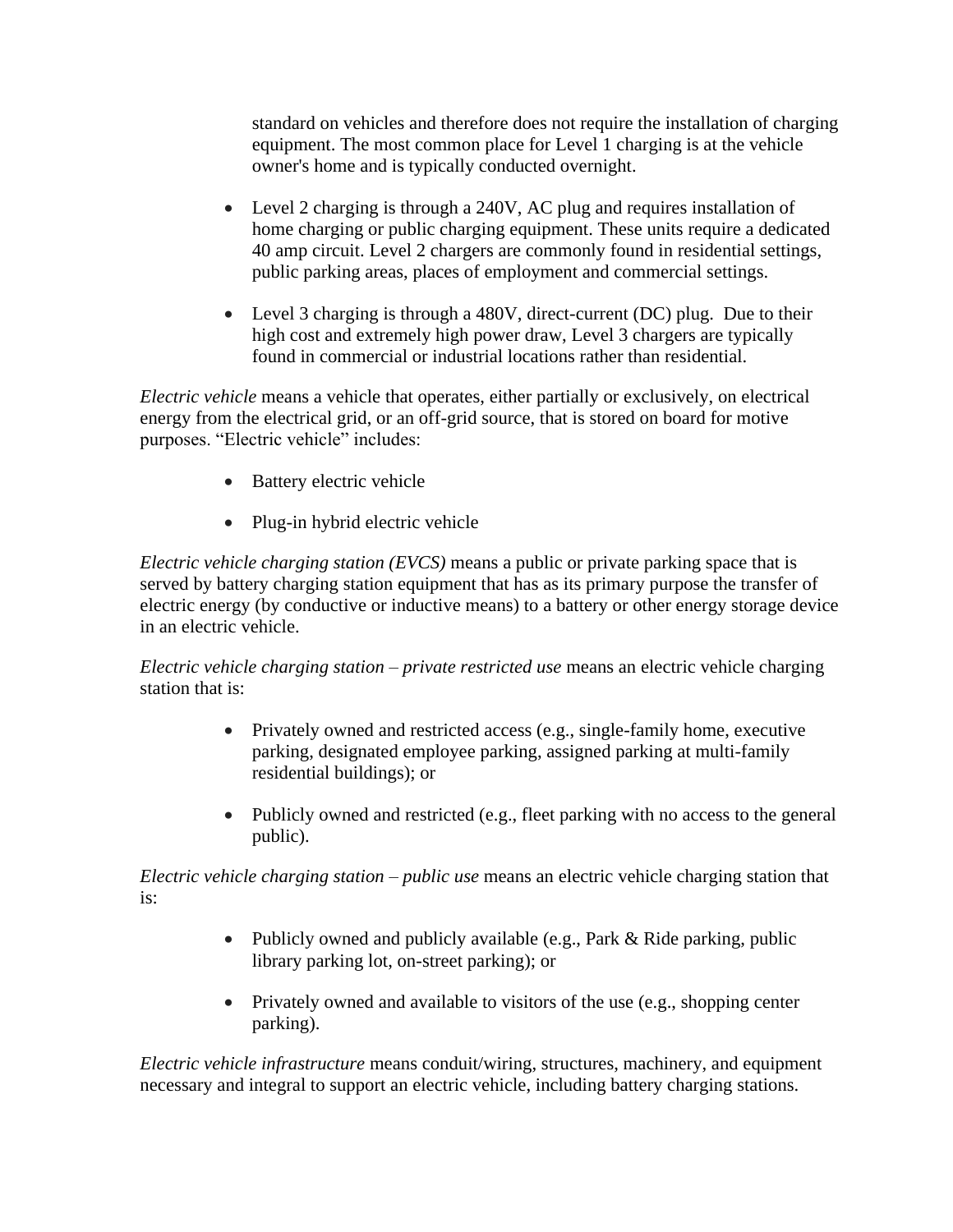*Electric vehicle parking space* means any marked parking space that identifies the use to be exclusively for the parking of an electric vehicle.

*Electric vehicle supply equipment (EVSE)* means any equipment or electrical component used in charging electric vehicles at a specific location. EVSE does not include equipment located on the electric vehicles themselves.

*Electrical capacity* shall mean, at minimum:

- Panel capacity to accommodate a dedicated branch circuit and service capacity to install a 208/240V outlet per charger;
- Conduit from an electric panel to future EVCS location(s).

*Non-electric vehicle* means any motor vehicle that is license and registered for operation on public and private highways, roads, and streets that does not meet the definition of an electric vehicle.

*Plug-in hybrid electric vehicle* means an electric vehicle that:

- Contains an internal combustion engine and also allows power to be delivered to drive wheels by an electric motor;
- Charges its battery primarily by connecting to the grid or other off-board electrical source;
- May additionally be able to sustain battery charge using an on-board internalcombustion-driven generator; and
- Has the ability to travel powered by electricity.

### **4. Applicability**

- 4.1. This ordinance shall apply to all electric vehicle infrastructure installed, constructed, or modified after the effective date of this Ordinance.
- 4.2. Electric vehicle infrastructure in place prior to the effective date of this ordinance shall not be required to meet the requirements of this ordinance unless substantial modification to the infrastructure is proposed in accordance with the criteria identified in Section 6.1.
- 4.3. All electric vehicle infrastructure shall be designed, built, and installed in accordance with applicable local, state, and federal codes, regulations, and standards.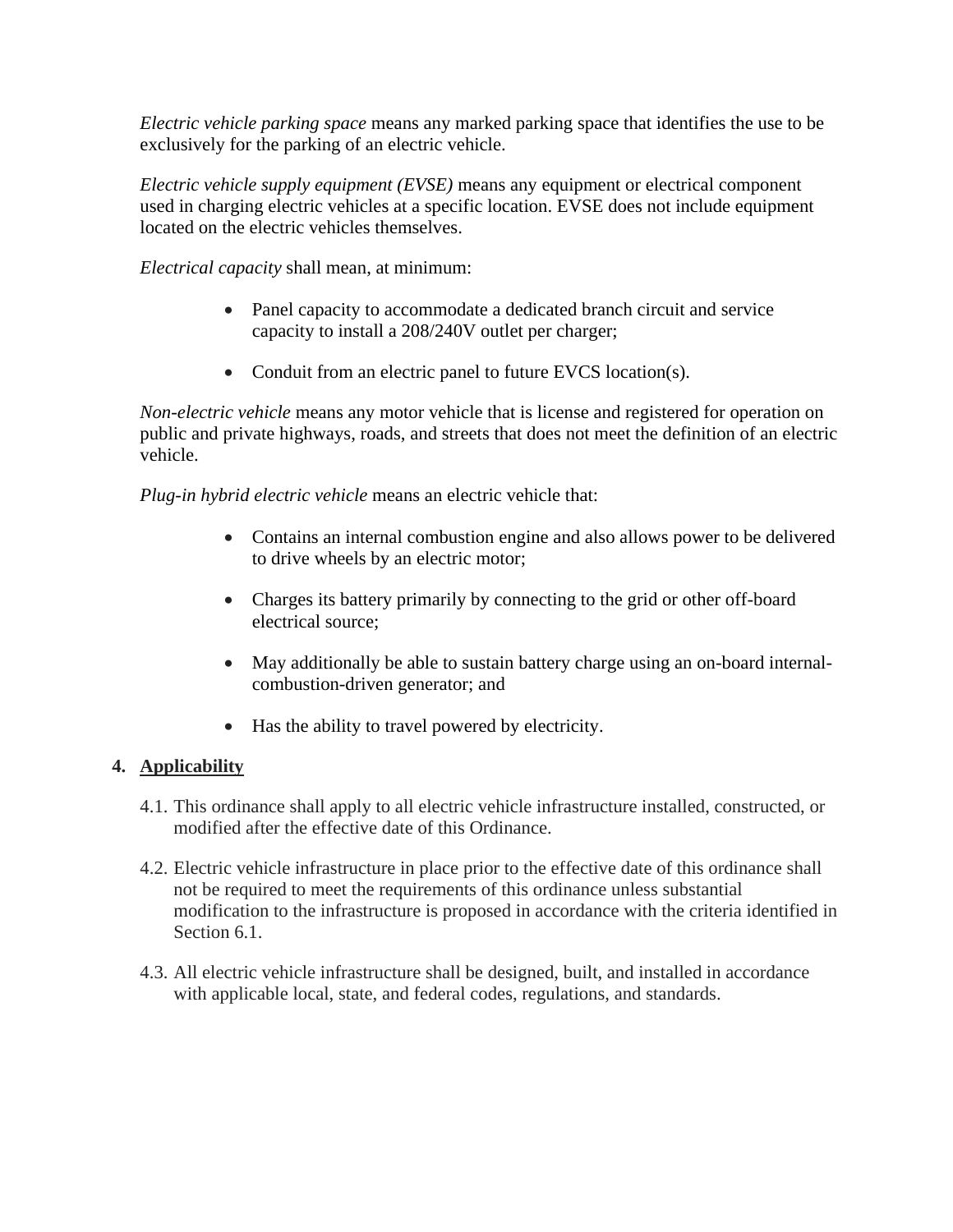## **5. Permitted Locations**

- 5.1. Level 1, Level 2, and Level 3 EVCS are permitted in every zoning district, when accessory to the primary permitted use. Such stations located at single-family, twofamily, and multi-family land uses shall be designated as private restricted use only.
- 5.2. If the primary use of the parcel is the retail electric charging of vehicles, then the use shall be considered a motor fuel station for zoning purposes. Installation shall be located in zoning districts which permit motor fuel stations.

## **6. Required Facilities**

- 6.1. All new or reconstructed parking structures or lots shall be required to install EVCS according to Table 6.1 when one of the following conditions is met:
	- The development includes a new off-street parking facility with more than 10 spaces; or
	- The parking capacity of an existing building, site, or parking facility with 20 or more spaces is increased by 30 percent or more (expressed as [number of additional spaces]/[number of existing spaces] x 100).
	- 6.1.1. The number of EV charging stations required to be installed at the time of development is stated as a percentage of the total number of parking spaces in Column A of Table 6.1. Requirements will be rounded to closest whole number but will always be a value of at least one EVCS to be available at the time of development occupancy.
	- 6.1.2. To meet anticipated demand for EV charging stations as the technology becomes more widespread, Column B of Table 6.1 specifies the required increased electrical capacity to enable future EV charging station installations. Electric capacity requirements are met by providing a cabinet, box or enclosure connected to a conduit linking parking spaces with 208/240V or higher voltage AC electrical service for the suitable for the number of charging stations. Capacity requirements will be rounded to the closest whole number.
		- Site design must provide electrical, associated ventilation, accessible parking, and wiring connection to transformer to support the additional potential future electric vehicle charging stations.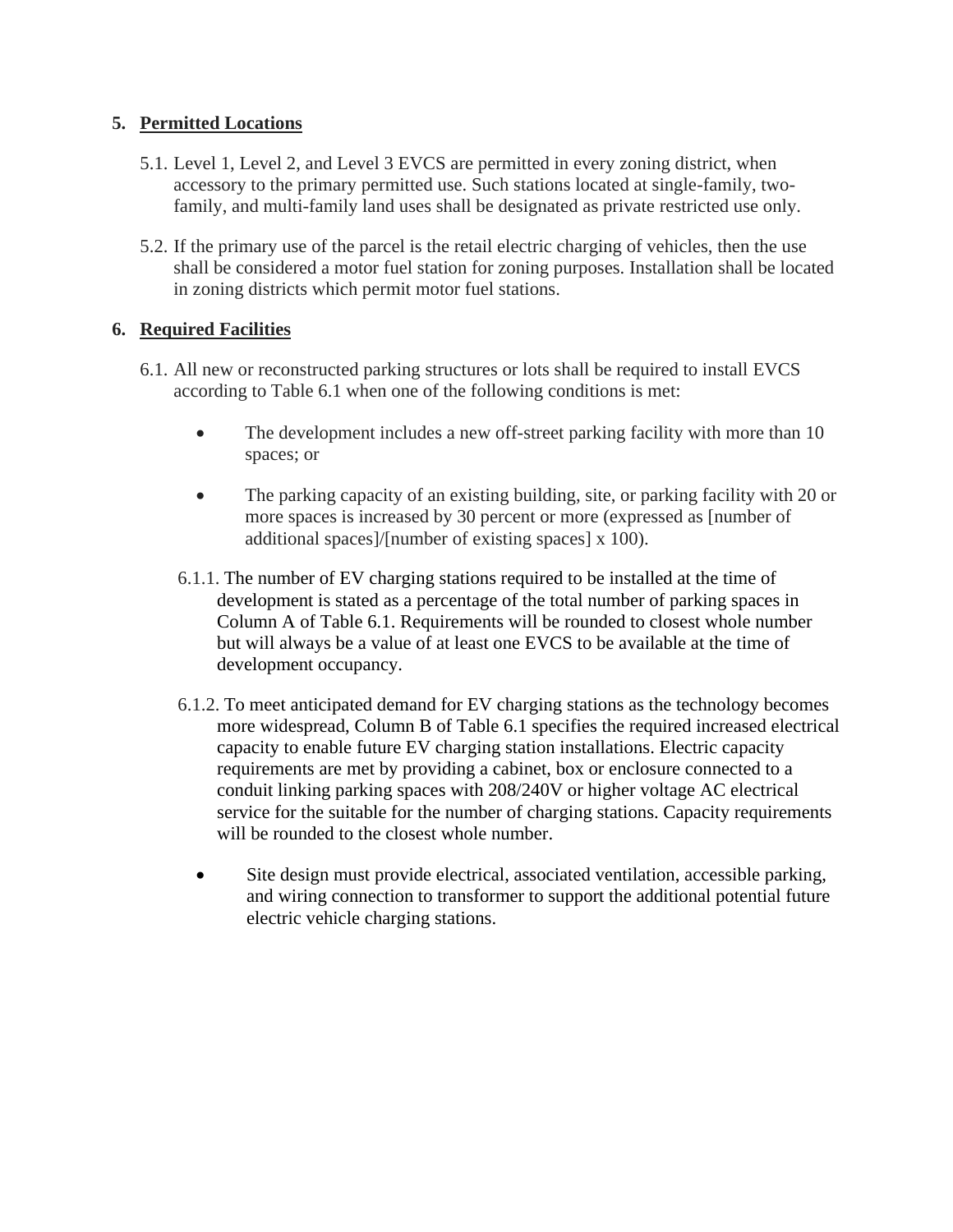| Land Use Type                                                                  | A. Number of EVCS<br>required<br>(As a % of total<br>parking spaces) | <b>B.</b> Increased Electrical<br>Capacity for future EVCS<br>(As a % of total parking)<br>spaces) |
|--------------------------------------------------------------------------------|----------------------------------------------------------------------|----------------------------------------------------------------------------------------------------|
| Multi-family Residential                                                       | 10%                                                                  | 10%                                                                                                |
| Lodging                                                                        | 3%                                                                   | 3%                                                                                                 |
| General Office, Medical                                                        | 3%                                                                   | 3%                                                                                                 |
| Industrial                                                                     | 1%                                                                   | $1\%$                                                                                              |
| Institutional, Municipal                                                       | 3%                                                                   | 3%                                                                                                 |
| Commercial (Retail, Dining,<br>Recreational, Entertainment,<br>Cultural, etc.) | 1%                                                                   | 1%                                                                                                 |

**Table 6.1 EV Charging Requirements for new and reconstructed parking structures**

6.1.3. These requirements may be revised upward or downward by the Planning Board as part of an application for a conditional use permit or planned unit development based on verifiable information pertaining to parking.

# **7. General Requirements for Electric Vehicle Infrastructure**

7.1. Electric vehicle charging stations within single-family and two-family residences are exempt from the below general requirements. This does not exempt electrical or other permit obligations.

# 7.2. **General station requirements**

- 7.2.1. Size. A standard size parking space shall be used for an electric vehicle charging station where such a station is required or planned.
- 7.2.2. Equipment Standards and Protection. Where provided, parking for electric vehicle charging purposes shall meet the standards of subsections 7.2.2 (1) through (4) of this section.
	- 1. Clearance. Charging station equipment mounted on pedestals, light posts, bollards or other devices shall be a minimum of 24 inches clear from the face of curb.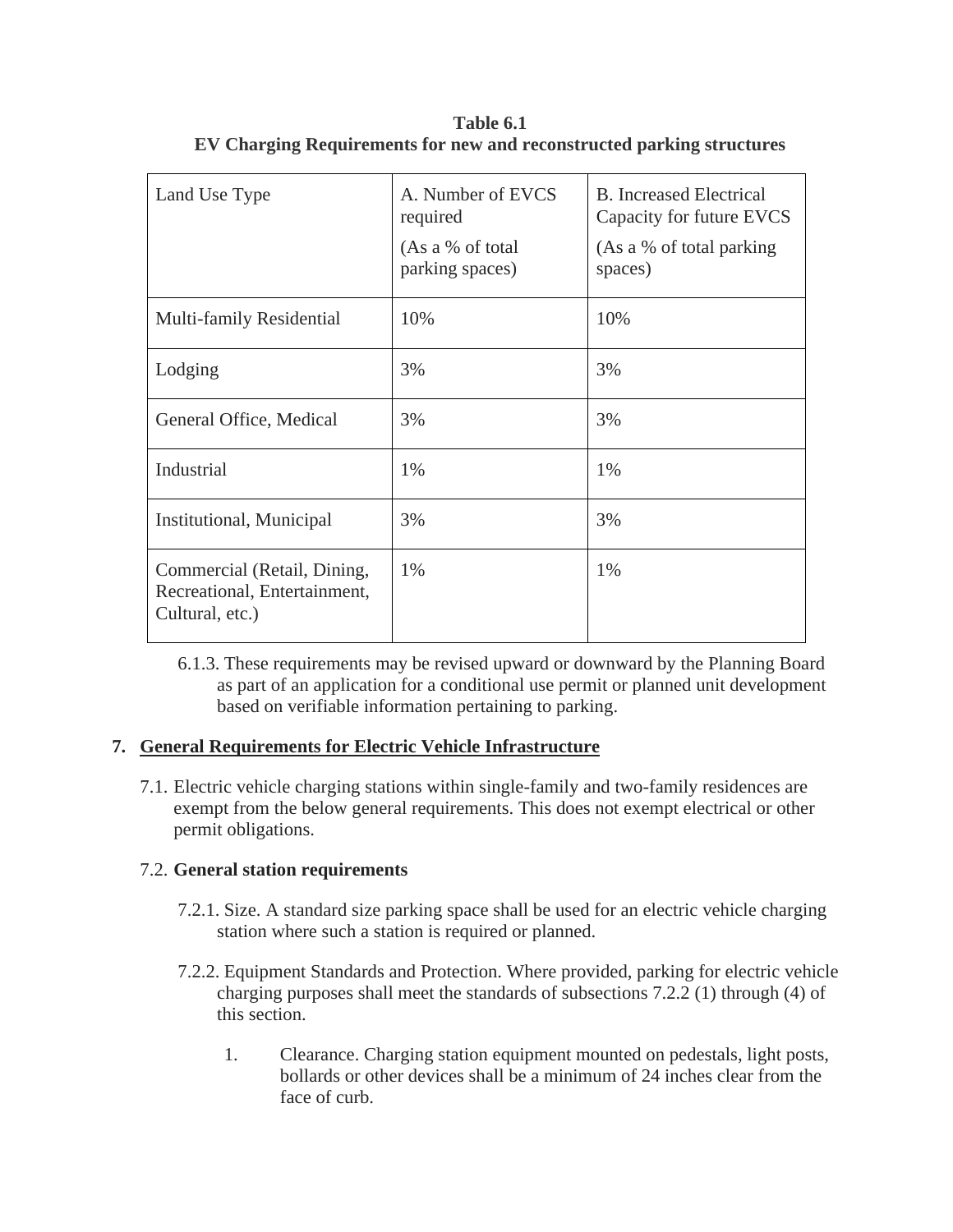- 2. Charging Station Equipment. Charging station outlets and connector devices shall be no less than 36 inches or no higher than 48 inches from the top of surface where mounted, and shall be designed and located as to not impede pedestrian travel or create trip hazards on sidewalks.
- 3. Charging Station Equipment Protection. When the electric vehicle parking space is perpendicular or at an angle to curb face and charging equipment, adequate equipment protection, such as wheel stops or concrete-filled steel bollards shall be used.
- 4. Maintenance. Charging station equipment shall be maintained in all respects, including the functioning of the charging equipment. A phone number or other contact information shall be provided on the charging station equipment for reporting when the equipment is not functioning or other problems are encountered.
- 7.2.3. Signage. Electric vehicle charging stations, other than in residential use, shall have posted signage allowing only charging electric vehicles to park in such spaces. For the purposes of this subsection, "charging" means that an electric vehicle is parked at an electric vehicle charging station and is connected to the charging station equipment. Signage for parking of electric vehicles shall include:
	- Information on the charging station to identify voltage and amperage levels and any time of use, fees, or safety information.
	- Restrictions shall be included on the signage, if removal provisions are to be enforced by the property owner pursuant to Chapter  $\qquad$ .
	- As appropriate, directional signs to effectively guide motorists to the charging station space(s).
- 7.2.4. Lighting. Site lighting shall be provided where EVCS is installed unless charging is for daytime purposes only. Lighting standards should be met pursuant to the (MUNICIPALITY)'s zoning ordinance.
- 7.2.5. Time limits may be placed on the number of hours that an electric vehicle is allowed to charge, prohibiting indefinite charging/parking. If applicable, warnings shall be posted to alert charging station users about hours of use and possible actions affecting EVCS that are not being used according to posted rules.
- 7.2.6. The EVCS must be operational during the normal business hours of the use(s) that it serves. EVCS may be de-energized or otherwise restricted after normal business hours of the use(s) it serves.
- 7.2.7. Usage Fees. The property owner or operator is not restricted from collecting a service fee for the use of an electric vehicle charging station made available to visitors of the property.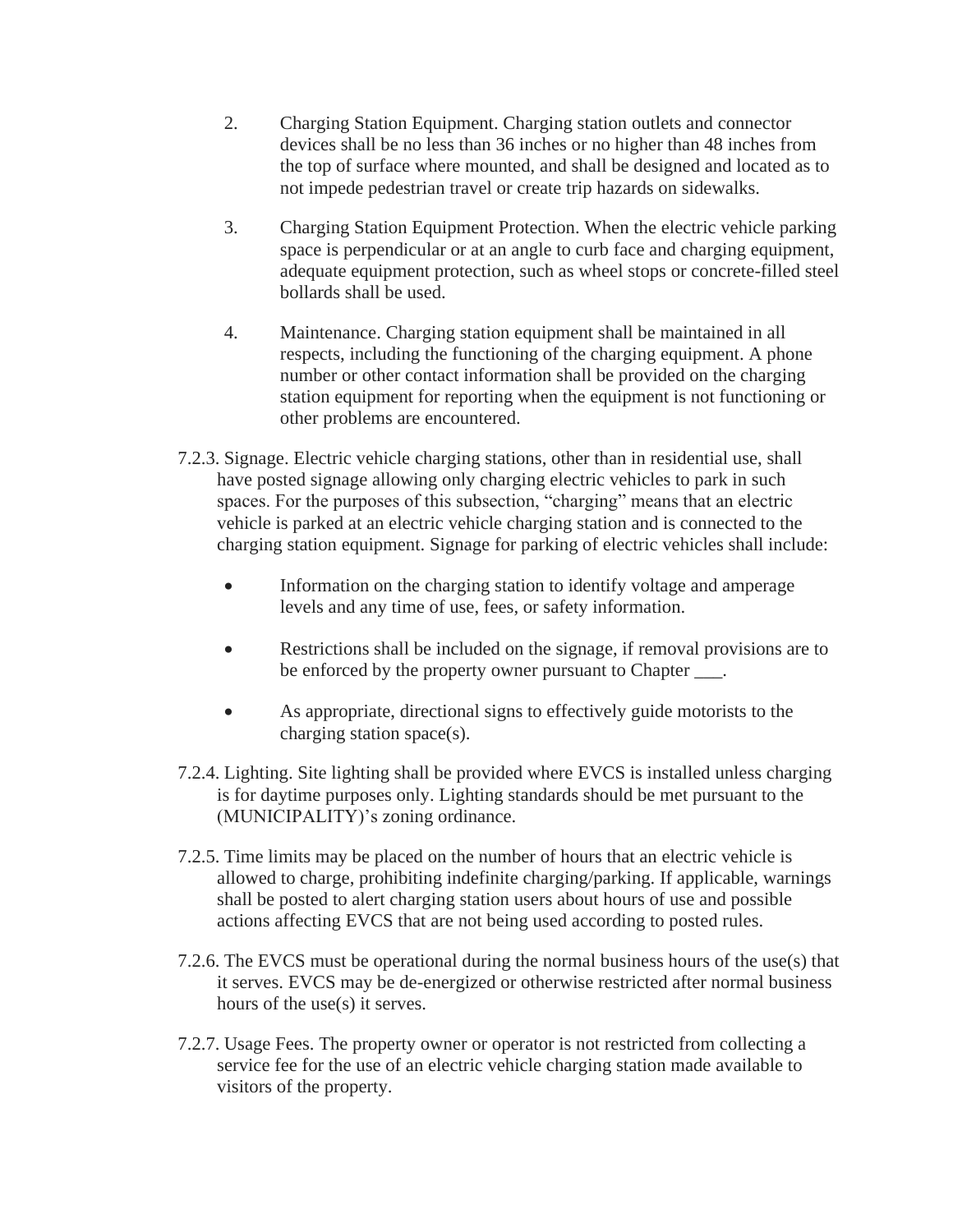### 7.3. **Accessible Facilities**

7.3.1. Where electric vehicle charging stations are provided in parking lots or parking garages, excluding garages in single-family or two-family residential units, accessible electric vehicle charging stations shall be provided according to the ratios shown in Table 7.3. The first column indicates the number of electric vehicle stations being provided on-site and the second column indicates the number of accessible charging stations that are to be provided for the corresponding number(s) of charging stations.

| <b>Table 7.3</b>                                                     |
|----------------------------------------------------------------------|
| Minimum Number of Accessible Electric Vehicle (EV) Charging Stations |

| <b>Number of EV</b><br>charging stations | <b>Minimum accessible</b><br><b>EV</b> charging stations |
|------------------------------------------|----------------------------------------------------------|
| $5 - 50$                                 |                                                          |
| $51 - 100$                               | 2                                                        |
| $101 - 150$                              | 3                                                        |

- 7.3.2. It is strongly encouraged, but not required, that a minimum of one accessible EVCS be provided at sites with less than 5 EVCS.
- 7.3.3. Accessible electric vehicle charging stations should be located in close proximity to the building or facility entrance and shall be connected to a barrier-free accessible route of travel. It is not necessary to designate the accessible electric vehicle charging station exclusively for the use of disabled persons.

### 7.4. **Charging and Parking**

- 7.4.1. EVCS parking spaces are to be included in the calculation for both the number of minimum and maximum parking spaces required, as provided by [Chapter and Section number for Parking Requirements].
- 7.4.2. EVCS parking spaces, where provided for public use, are reserved for parking and charging electric vehicles only, except as otherwise provided by this [chapter/section].
- 7.4.3. Electric vehicles may be parked in any space designated for public parking, subject to the restrictions that would apply to any other vehicle that would park in that space.